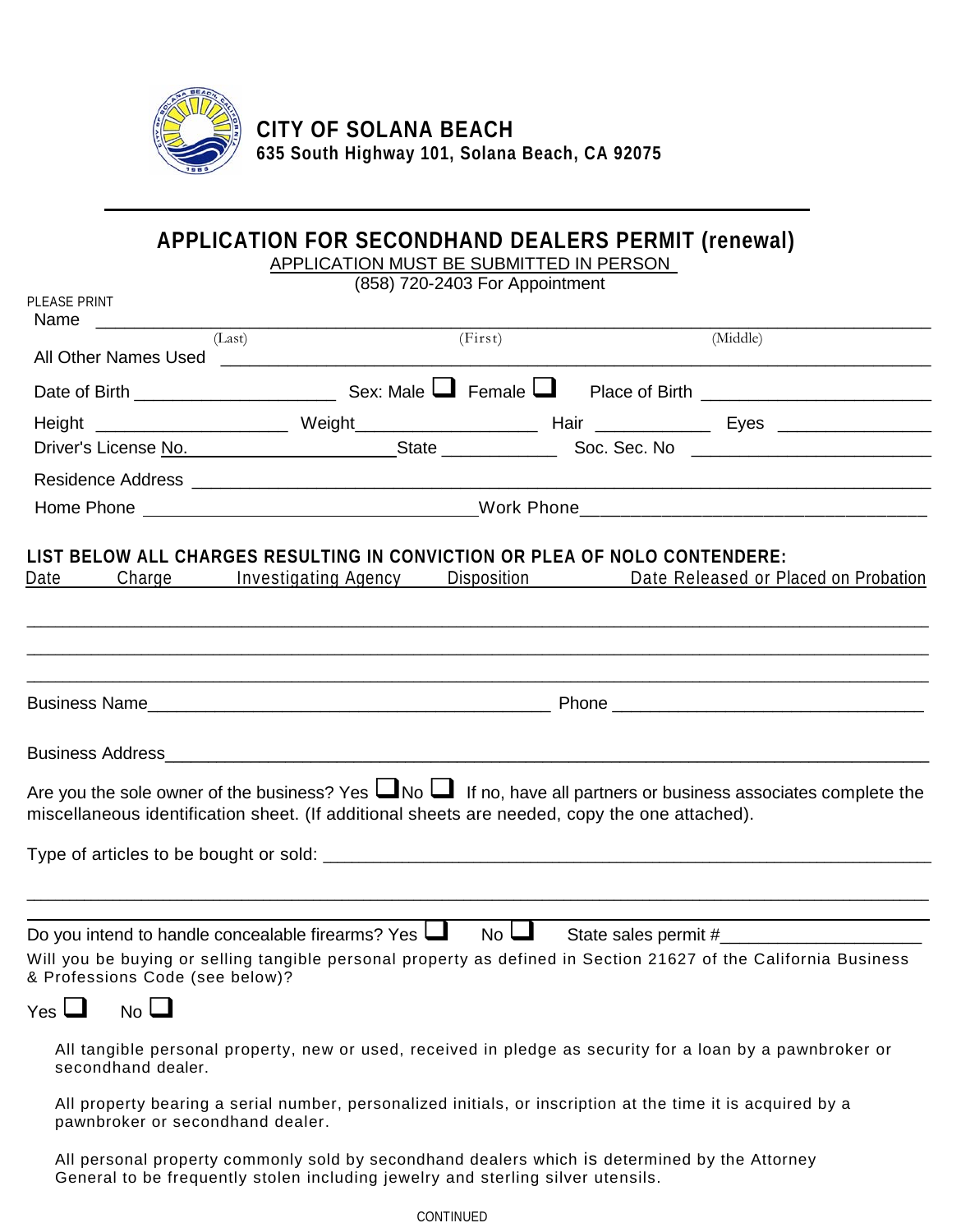## APPLICATION FOR SECONDHAND DEALER PERMIT (Continued)

If answer is yes to any of the three categories described, you will be required to obtain a license from the State.

\_\_\_\_\_\_\_\_\_\_\_\_\_\_\_\_\_\_\_\_\_\_\_\_\_\_\_\_\_\_\_\_\_\_\_\_\_\_\_\_\_\_\_\_\_\_\_\_\_\_\_\_\_\_\_\_\_\_\_\_\_\_\_\_\_\_\_\_\_\_\_\_\_\_\_\_\_\_\_\_\_\_\_\_\_\_\_\_\_\_\_\_\_\_\_\_\_\_\_\_\_\_\_ I CERTIFY UNDER PENALTY OF PERJURY THAT THE INFORMATION I HAVE GIVEN IS TRUE AND CORRECT TO THE BEST OF MY KNOWLEDGE AND BELIEF. I UNDERSTAND AND AGREE TO HAVING ALL REQUIRED NOTICES, UNLESS OTHERWISE SPECIFIED, SENT BY U.S. MAIL TO THE ADDRESS GIVEN ON THIS APPLICATION. I HAVE READ AND UNDERSTAND THE SECTIONS OF THE SOLANA BEACH MUNICIPAL CODE PERTAINING TO SECONDHAND DEALERS.

\*\*Certain information provided in this application may be disclosed pursuant to valid requests for public information.

Signature of Applicant Date Date

**YOU ARE REQUIRED TO SUBMIT THE FOLLOWING DOCUMENTS WITH YOUR APPLICATION:** (INCOMPLETE APPLICATIONS WILL NOT BE ACCEPTED)

- 1) Photo Identification (driver's license or state-issued identification card only)
- 2) Fee **FEES ARE NONREFUNDABLE**

\*\*ATTENTION ALL AGENCIES\*\* IF APPROVAL GOES PAST THE 30 DAY LIMIT APPLICANT WILL BE REFERRED TO YOUR DEPARTMENT IN CASE OF ANY INQUIRIES.

| <b>SHERIFF'S DEPARTMENT</b>        | CODE COMPLIANCE/FIRE DEPARTMENT |  |  |
|------------------------------------|---------------------------------|--|--|
| Approved $\Box$ Disapproved $\Box$ | Approved <b>Disapproved</b>     |  |  |
| <b>PLANNING DEPARTMENT</b>         |                                 |  |  |
| Approved $\Box$ Disapproved $\Box$ |                                 |  |  |
|                                    |                                 |  |  |